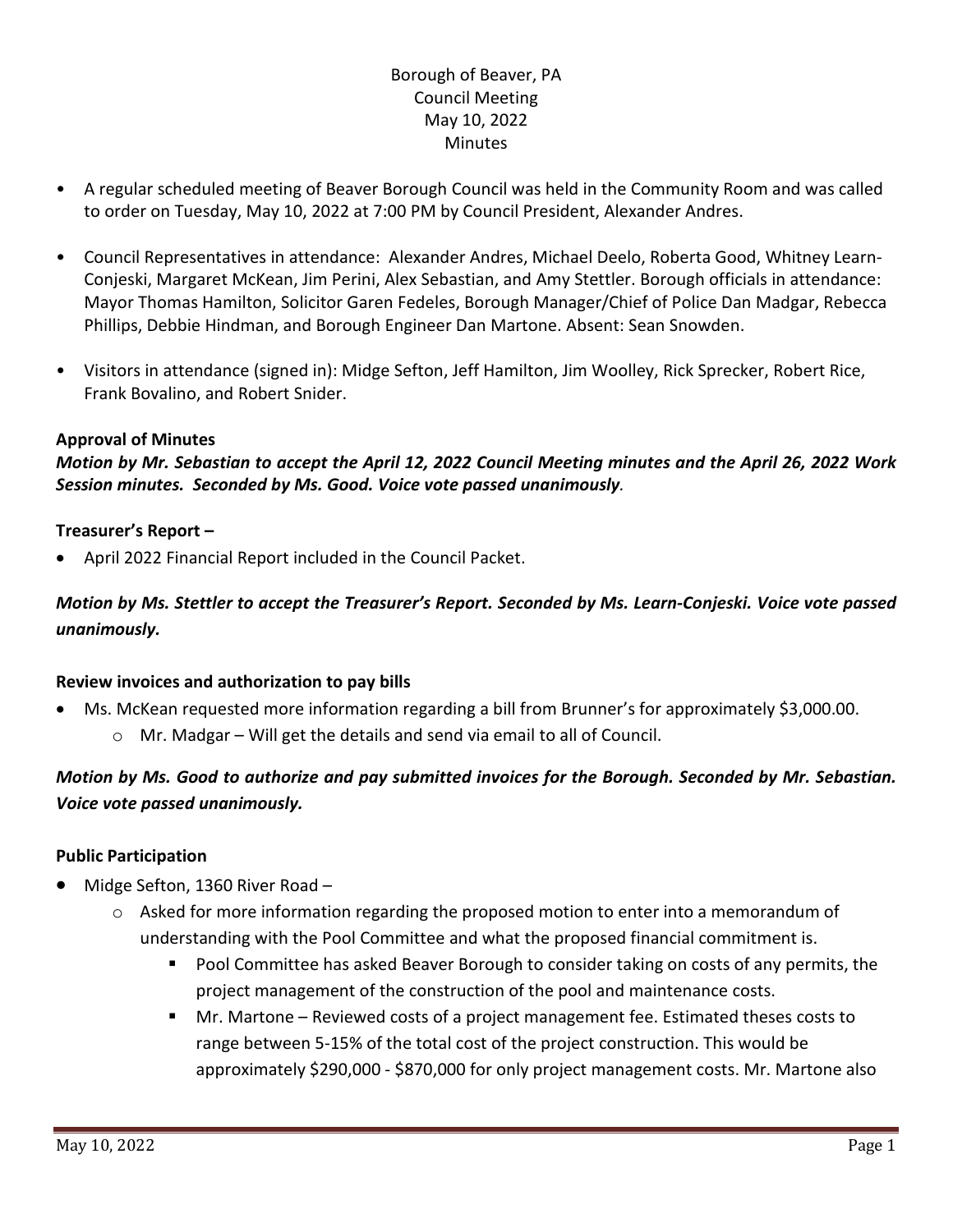mentioned that there would be fees to put this project out to bid that he estimates would cost approximately \$20,000.

 Ms. Sefton addressed concerns of the commitment this would put on future Council members and the Borough's budget.

# **Reports – Commissions / Authorities**

**Council of Governments (COG) –** Reported by Mr. Andres

• April 2022 report and April 20, 2022 Executive Board Meeting minutes included in the Council Packet.

**Civil Service Commission –** No report

## **Zoning Hearing Board (ZHB) –** No report

### **Planning Commission –** Reported by Mr. Martone

- April 18, 2022 draft meeting minutes included in the Council Packet.
- Items to be discussed further are the request of review of electronic signs and renovations to the bath house.

## **Tree Commission –** No report

### **Code Enforcement Officer Report –**

• April 2022 Code Enforcement Officer report included in the Council packet.

### **Historic Architectural Review Board (HARB) –** Reported by Mr. Rice

• Reviewed the upcoming Historic District Emblem Program that is being funded by the Beaver Area Heritage Foundation.

### **Municipal Authority –** Reported by Mr. Deelo

- April 20, 2022 meeting minutes and Municipal Authority Engineer mid-March through mid-April 2022 report included in the Council packet.
- The Municipal Authority has authorized their solicitor to take legal action for unpaid bills of Bridgewater.
- Mr. Martone Air monitoring station installed by PaDEP is now active.
	- o This is the second air monitoring station located on Municipal Authority property, in addition to the station installed by Carnegie Mellon University.

### **Shaw Park/Pool –** No report

**Mr. Andres announced there will be an Executive Session held at the end of the meeting to discuss a personnel matter. There will be no action taken.**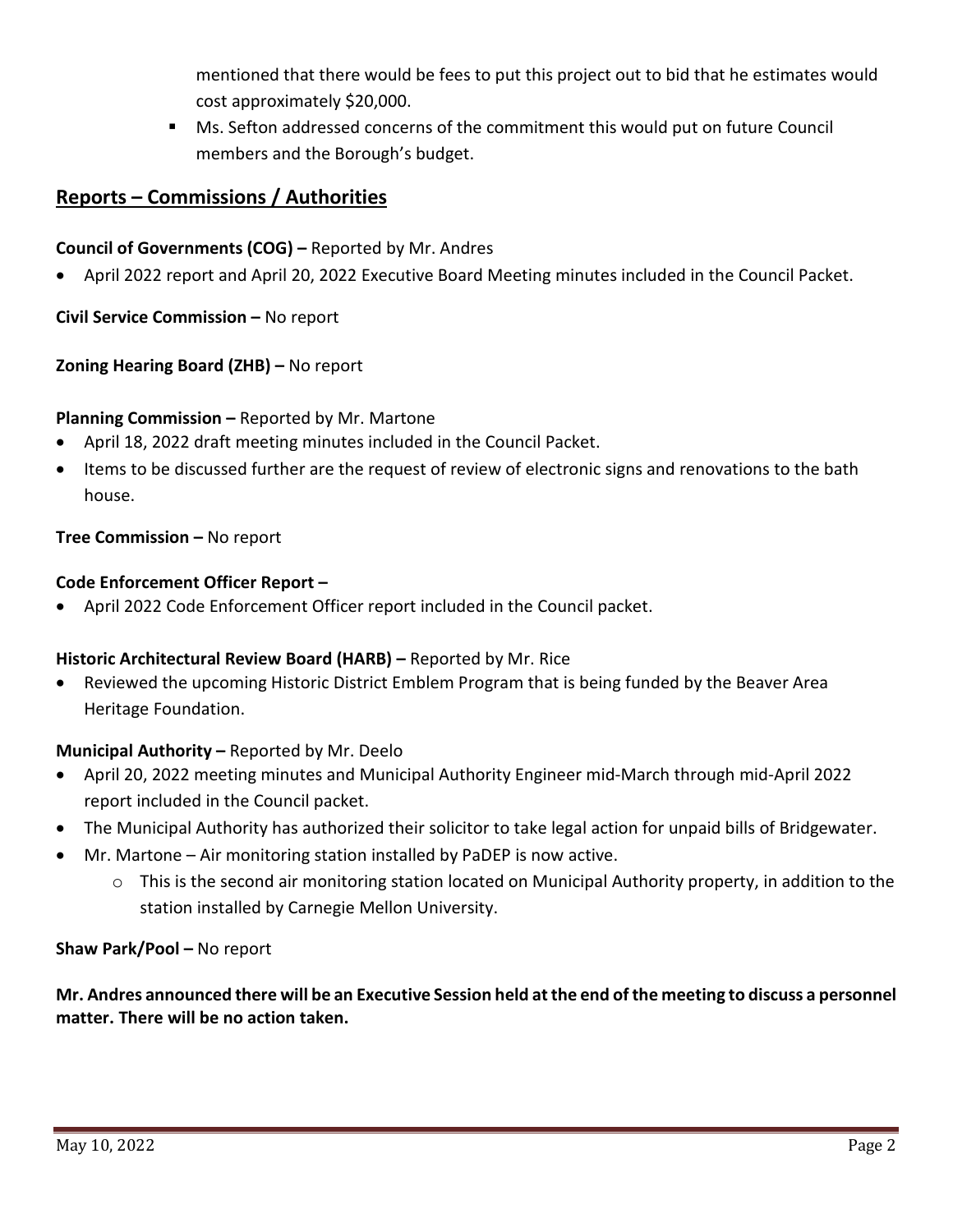# **Council Committees**

### **Finance –** Reported by Mr. Perini

• Reviewed projected budgets for the next three years and projected budgets with estimated inflation for the next ten years. Reviewed the concerns of additional expenditures and how it will be reflected in future Borough budgets. Asked Council to keep these projected and estimated costs in mind while considering a commitment to the Pool Committee.

### **General Government –** No report

**Highways –** No report

### **Public Safety / Code Enforcement –** No report

#### **Recreation –** Reported by Ms. McKean

- Asked for an update on the renovations to Clark Park
	- $\circ$  Mr. Madgar Has reviewed the monument and concrete that is cracking/peeling. Mr. Martone to reach out to a few different companies to discuss what options there are to repair.
	- $\circ$  Ms. McKean Avelli Corporation may be able to help with the concrete work. Ms. McKean sent photos of the concrete and is awaiting a response.
	- o Mr. Martone Reviewed the repairs needed on the concrete.
	- $\circ$  Mr. Madgar Currently 50% of the final payment to Wilson Restoration is being withheld until project is completed and satisfactory.

## **Reports**

### **Manager/Secretary Report –** Reported by Mr. Madgar

- Town Spring Clean-Up dates:
	- $\circ$  River-side of town, Saturday, May 14<sup>th</sup>
	- $\circ$  Hill-side of town, Saturday, May 21st
- \$101,250.00 will be deposited in four to six weeks for the 90/10 recycling grant. This is to reimburse for the recycling bins and new leaf-vac.
- Project updates:
	- o Clark Park plaques have been installed.
	- o Pool demo work to begin this week.
	- $\circ$  Had a meeting with Norfolk Railroad Company to discuss options regarding repair to stormwater drain. Beaver Borough was awarded a \$127,000 grant from Beaver County for this project.
	- o 2021 Road Paving Project
		- **Protech is completing work from last year's project. Project was delayed until Spring 2022.** 
			- River Road from Wayne Street to Navigation Street
			- Walnut Street from Second Street to River Road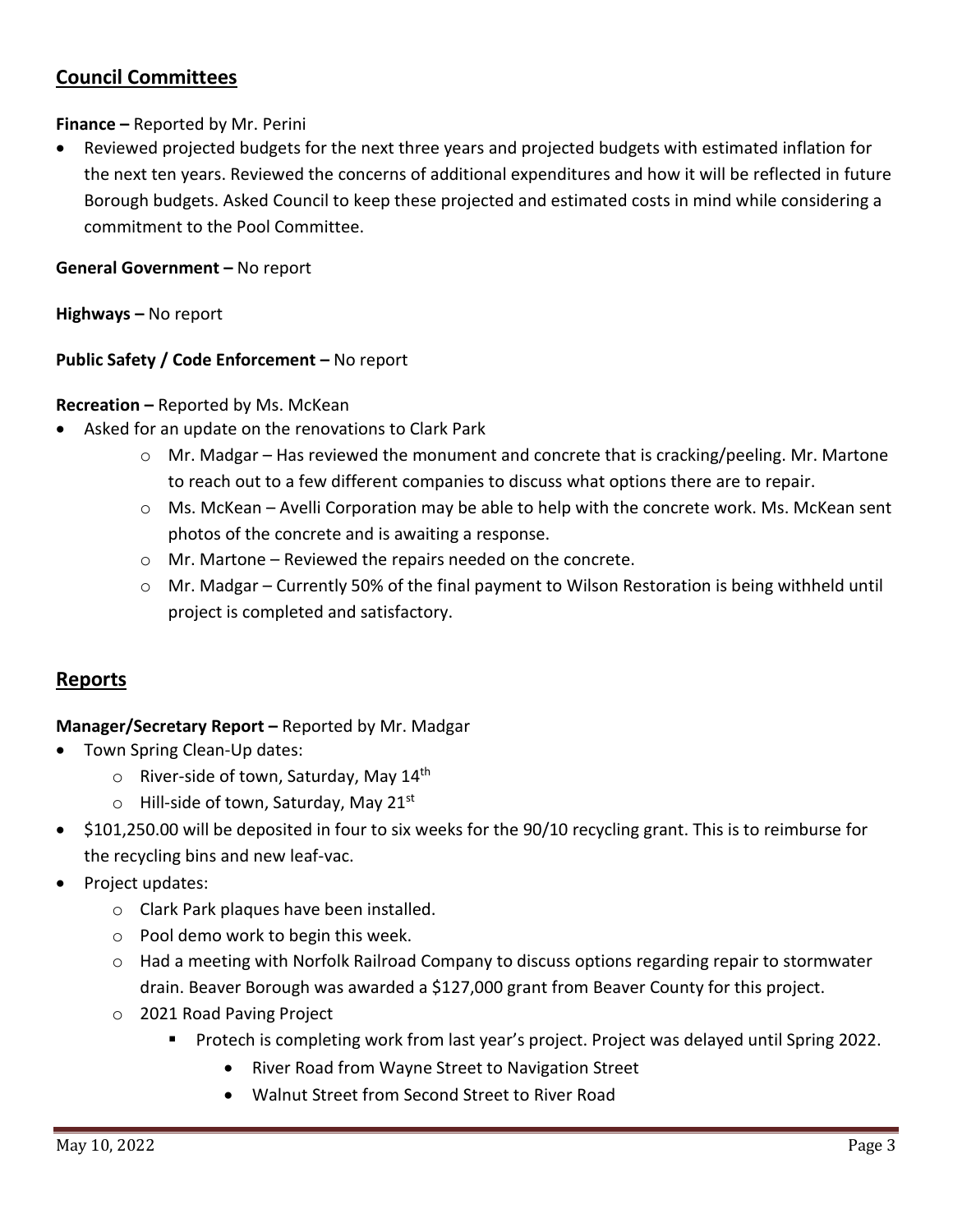- Various patchwork within town.
- o Fourth Street paving
	- Youngblood Paving to start soon. Project was delayed due to installation of handicapped ramps.
		- Fourth Street form Iroquois Place to East End Avenue
		- Iroquois Place from Fourth Street to Otter Lane
- Reviewed repair work to sewage in basement of Borough Building
- Reviewed police injury and the police staffing shortage.
- A Police Memorial will be held on Friday, May 20<sup>th</sup> at 10:00 a.m. College Avenue to Dravo Avenue will be closed for two hours.

### **Mayor Hamilton –** No report

**President's Report –** Reported by Mr. Andres

• Reviewed the Arbor Day annual event.

**Police Department –** No report

**Fire Department** – Reported by Mr. Perini

• Fire Department and Heritage Valley Health System 5K/10K walk/run race will be held Saturday, June 4, 2022.

#### **Emergency Management Coordinator –** No report

**Borough Engineer –** Reported by Mr. Martone

- April 2022 report included in the Council packet.
- Reviewed pool demo work to be done starting this week. This project is expected to take approximately three weeks.
- Reviewed asphalt patchwork done by Protech in various locations in town.
- Working in conjunction with Norfolk Railroad Company to repair the eroded storm water drain.

### **Solicitor Report –**

Items to be discussed during Executive Session.

### **Motions**

### **Beaver County BOOM Fireworks Sponsorship**

*Motion by Ms. Stettler, I move that Beaver Borough Council approve a Silver Sponsorship at the rate of \$1,250 in support of the 2022 Beaver County BOOM annual fireworks display. Seconded by Ms. Learn-Conjeski. Voice vote passed unanimously. Mr. Sebastian abstained from the vote.*